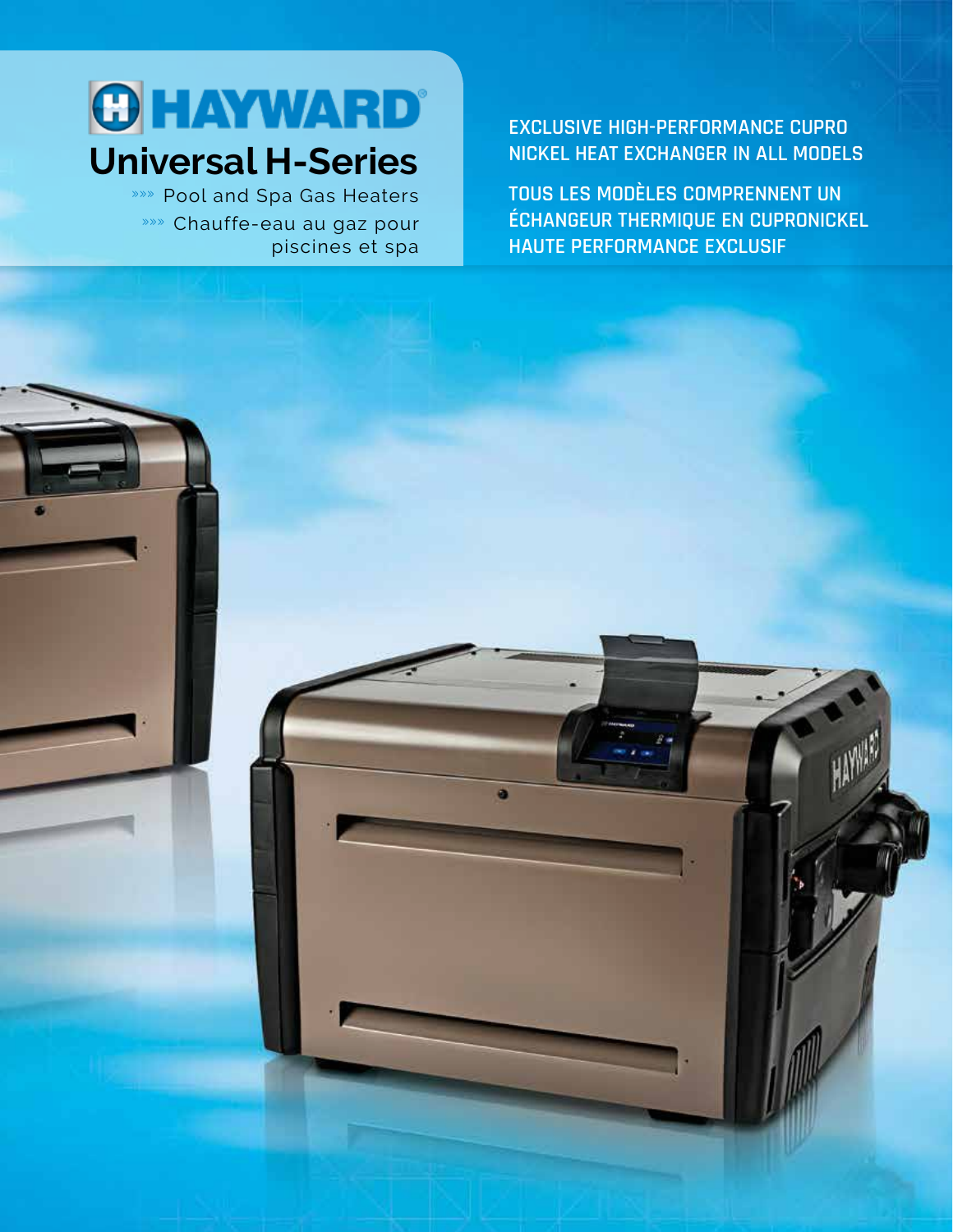



**Front-panel-only access** provides easy service and maintenance, avoiding the problems and costs associated with front-and-back-panel access heaters

**Accès par le panneau avant seulement** facilite l'entretien et les réparations, éliminent les problèmes et les coûts associés aux chauffe-eau dont l'accès se fait par les panneaux avant et arrière.

**Universal junction boxes** on left and right sides make electrical and automation installation simple and convenient

**Boîtes de jonction universelle du côté** droit et du côté gauche fait en sorte que l'installation électrique et l'automatisation sont faciles et pratiques.

**Intuitive control pad** with protective cover is always easy to read and operate

> **Touches de commande intuitives avec couvercle de protection** qui sont toujours faciles à lire et à faire fonctionner.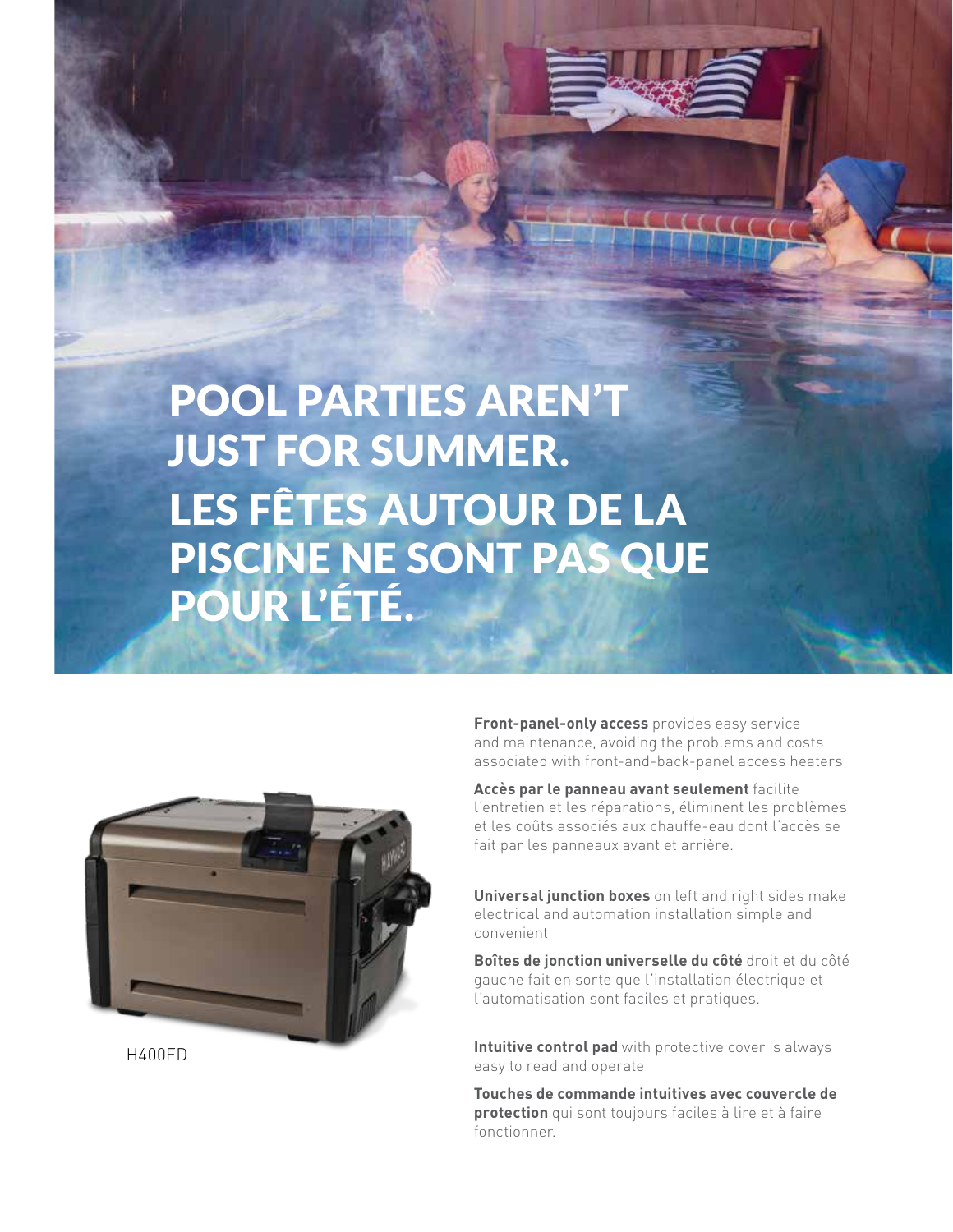

# Universal H-Series heaters provide reliable, long-lasting comfort.

Les chauffe-eau Universal H-Series sont fiables et offrent un confort durable.



DURABILITY COMES STANDARD LA DURABILITÉ N'EST PAS OFFERTE EN OPTION



FAST, EFFICIENT PERFORMANCE PERFORMANCE RAPIDE ET EFFICACE



EASY ON THE ENVIRONMENT RESPECTUEUX DE L'ENVIRONNEMENT



### PREMIUM QUALITY WITHOUT THE PREMIUM PRICE.

While other manufacturers make you spend hundreds of dollars to upgrade to the performance and reliability of a cupro nickel heat exchanger, Universal H-Series heaters include them at no extra charge

### QUALITÉ SUPÉRIEURE SANS PAYER LE GROS PRIX.

Alors que d'autres fabricants vous font dépenser des centaines de dollars pour profiter de la performance et de la durabilité d'un échangeur thermique en cupronickel, les chauffe-piscines Universal H-Series vous le proposent sans coût supplémentaire

## TRY IT WITH / ESSAYEZ-LE AVEC



Double your comfort by pairing your Universal H-Series heater with **AquaRite® 900**—the longest-lasting version of the world's best-selling salt chlorination system. AquaRite 900 creates luxuriously soft water without harsh chemicals, and with a Universal H-Series heater, you'll get to enjoy incomparable water quality all year long.

Doublez votre confort en combinant un chauffe-piscine Universal H-Serie avec un système AquaRite 900 – la version la plus longue durée du système de chloration au sel le plus vendu dans le monde. Le système **AquaRite 900** vous donne une eau soyeuse et douce sans produits chimiques puissants et, avec un chauffe-piscine Universal H-Series, vous pourrez profiter d'une qualité de l'eau incomparable tout au long de l'année.